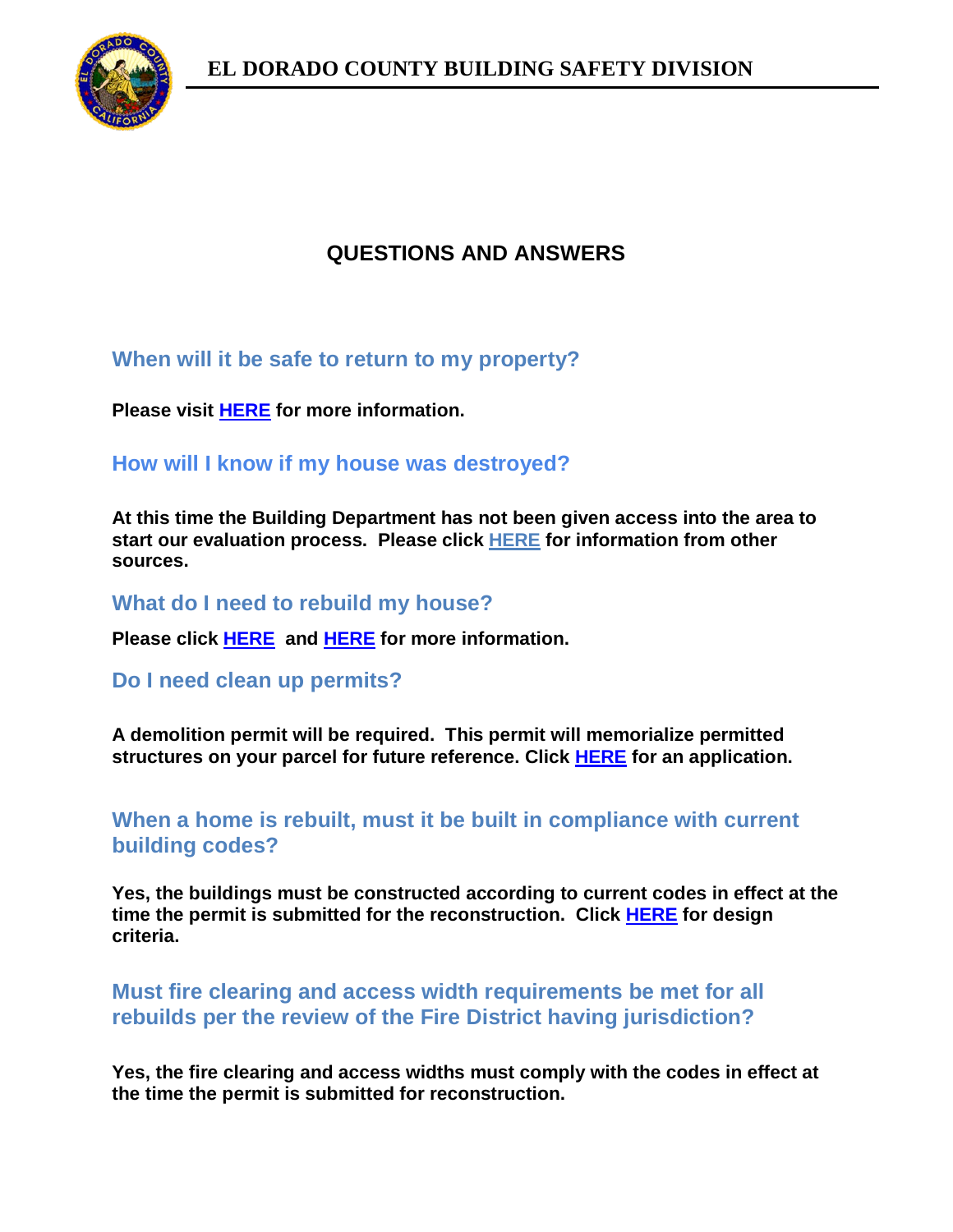#### **After permit application submittal, how long will it take to issue the permit?**

**Building and Planning will be working with all regulatory agencies on expediting permits for properties involved in this fire.**

#### **What happens to my open Building permit?**

**Open permits on structures lost in the fire will be closed. Permits with an unused inspection fee balance will have that balance refunded to the owner in accordance with BOS fee resolution [HERE.](https://www.edcgov.us/Government/building/Documents/Executed%20Fee%20Resolution,%20186-2019.pdf)**

### **How is the County determining the amount of square footage that was on my property?**

**When determining square footage, County staff will refer to building permit history records and the Damage Assessment Team information. However, the County may consider the square footages in other formal documents, such as insurance papers or old building plans on a case-by-case basis.**

#### **How do I get a copy of the original building plans?**

**Building Departments are only required to keep copies of your plans for 180 days after the final inspection is approved. In some cases we may have limited plans available. You may request a plans research on your property using our parcel research request form [HERE](https://www.edcgov.us/Government/building/Documents/Research%20Request-Affidavit%20%28Aug%202021%29.pdf)**

#### **Can a house be rebuilt on a fire-damaged foundation?**

**Applicants who wish to use the existing foundation systems must have a "suitability analysis" of the existing foundation performed by a registered civil or structural engineer. Please see policy on "fire damage structure foundations" [HERE](https://www.edcgov.us/Government/building/Documents/Fire%20Damage%20Structure%20Foundations%20%28Aug%202021%29.pdf)**

#### **How long do I have to rebuild my permanent residence?**

**There is no timeline on when you have to rebuild. However, once issued, building permits are valid for two years.**